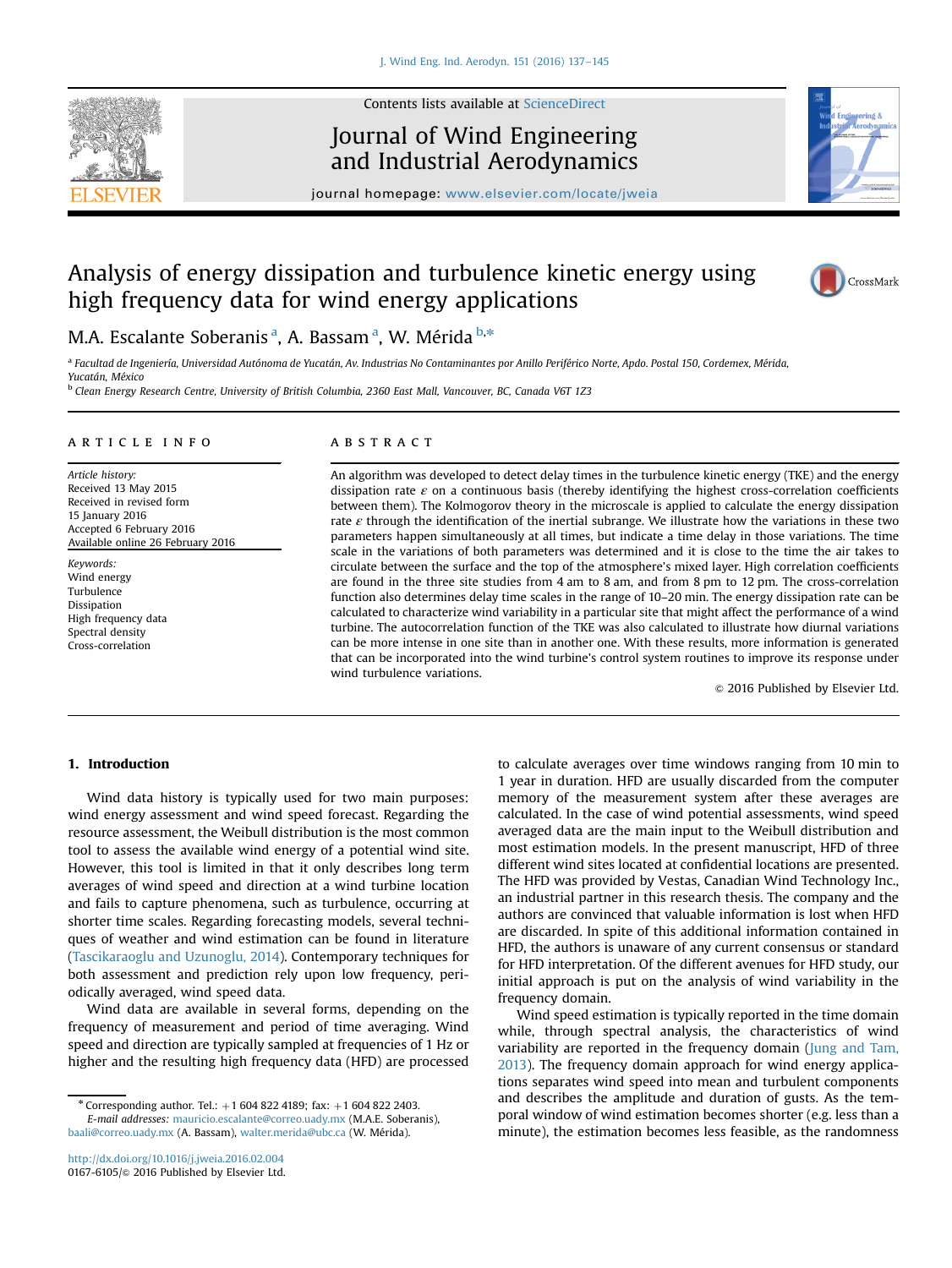in the wind dominates. Furthermore, predictable changes in the time domain are dominated by the synoptic and mesoscale processes in the atmospheric boundary layer, rather than the turbulent portion of the wind distribution (Stull, 1988). However, HFD can be valuable when used to describe wind variability in the frequency domain. This approach can be used to characterize wind data and even find patterns that could be used for more effective wind turbine selection and operation (Jung and Tam, 2013). According to current literature, turbulence plays a major role in the wind potential assessment in the time domain (Soler-bientz, 2011), and wind pattern characterization in the frequency domain (Rauh and Peinke, 2004; Wang et al., 2013).

Fourier analysis has been performed on wind data because it is an accessible and reliable tool to study time series in the frequency domain. It describes wind variability throughout the year and can be used to characterize patterns for a specific site study (Jung and Tam, 2013; Janajreh et al., 2013; Lee, 2014; Eggleston and Clark, 2000). Spectral analysis also relates the contribution to variance over the frequency components of a time series. As turbulence is also related to variability, it has been shown that the power spectrum analysis is highly correlated with the turbulence intensity (TI) (Stull, 1988). TI is defined as the ratio of the standard deviation over the average of the wind speed. Thus, the Fourier transform can be useful to complement wind resource potential assessment (Escalante Soberanis and Mérida, 2015). Strong TI is a problem in contemporary wind turbines, as it can lead to pitch errors and faulty behavior in the power generation (Rauh and Peinke, 2004; Janajreh et al., 2013; Burton et al., 2001; Morales et al., 2012).

There is evidence in the literature of HFD analysis to complement wind potential assessment or turbulence estimation, such as the studies carried out by Monahan, and McBean and Elliot (Monahan, 2006; Mcbean and Elliott, 1975). In the present study HFD is analyzed as a complement to current assessment tools to provide improved descriptions of the wind's turbulent component in the frequency domain. Two main concepts used in this study are the TKE and the energy dissipation rate  $\varepsilon$ . TKE is defined as the kinetic energy's component of the turbulence, while  $\varepsilon$  represent the energy loss rate in the small scale turbulence, characterized by the cascade of energy from larger length scale to small scale eddies (Stull, 1988). The degree of correlation between TKE and  $\varepsilon$  was calculated in the present study to identify the time of day when that correlation reaches a maximum. Additional examples of HFD analysis that aim to complement resource analysis can be found in studies developed at the University of Oldenburg, in Germany (Morales et al., 2012; Boettcher et al., 2003; Böttcher et al., 2007). Boettcher et al. (2003) developed a method to compare data sets from laboratory experiments and atmospheric high frequency wind data (4 Hz). They reported high intermittency of wind gust frequency occurrence which may be due to the independency of the small-scale fluctuations from the driving large-scale structures. Böttcher et al. (2007) later developed a study to characterize small and large scale variations of wind speed, particularly the increments related to gusts. For this analysis the authors used HFD measured with ultrasonic anemometers at 4 and 5 Hz. Additional data was measured through hot wire anemometer at 5000 and 100,000 Hz. Morales et al. (2012) characterized turbulent wind by means of high order statistics using HFD. Their efforts were focused on reporting probability density function of wind speed increments conditioned to certain wind speed averages, contributing to a more detailed description of turbulence variability in a probabilistic approach.

The Kolmogorov microscale is a measure that estimates the energy dissipation in the turbulence by assuming that the smallest eddies see only turbulent energy cascading down the spectrum at the rate of the dissipation. It has been widely used when the wind frequency spectrum is analyzed to identify the characteristic range of frequencies of the inertial subrange (Jung and Tam, 2013; Stull, 1988; Wang et al., 2013; Janajreh et al., 2013; Lee, 2014). It is in this region of the spectra where the energy is transferred from the larger eddies to the smaller ones via inertial processes (Stull, 1988). One way to calculate dissipation is through the energy spectrum using the Kolmogorov turbulence theory that identifies the portion of the spectrum in which the inertial subrange is observed. In the present work this theory is used to determine the dissipation rate as it varies throughout the day.

The relationship between  $\varepsilon$  and TKE has been previously studied elsewhere, highlighting the importance of the turbulence kinetic energy in describing the atmospheric boundary layer and its dynamics. Li et al. Li et al., (2014) developed a method to estimate the TI from  $\varepsilon$  and validated their model under both normal wind and typhoon conditions. Kantha and Hocking developed a method (Kantha and Hocking, 2011) to calculate the energy dissipation rate from radar measurements in the free atmosphere. Their study was focused on a better understanding of the spatio-temporal variability of turbulence. Kalapureddy et al. (2007) studied the diurnal and seasonal variations of the energy dissipation rate  $\varepsilon$  through measurements made by a lower atmospheric wind profiler. They calculated specific values of  $\varepsilon$  for a tropical region at different altitudes, focusing specifically on the convective boundary layer. It is in this region where the turbulence generates a well-mixed region, and is also where the authors observed  $\varepsilon$  had its largest values. The aforementioned methods calculate the values of dissipation from the TKE, but there is insufficient analysis of the time delay between these parameters. The existence of a time delay suggests the time in which a correlation between two parameters is still valid. This gap is addressed in the present study.

Different empirical and theoretical relations between TKE and ε for calculating their instantaneous values can be found elsewhere (Li et al., 2014; Kantha and Hocking, 2011; Kalapureddy et al., 2007). However, no information on the cross-correlation between these parameters have been reported, neither their corresponding time delay. For example, Jensen et al. (1982) have mentioned that the dissipation may occur in regions with intermittent turbulence, meaning stationary and non-stationary periods. It can be surmised that this phenomenon could involve a difference between the dissipation rate and the production of turbulent eddies:

"One can think of this as if the local dissipation rate runs faster than the local cascading process, such that the average supply of small enough eddies is slower than the average rate at which they are dissipated."

Moreover, Panofsky and Dutton (1984) stated that  $\varepsilon$  can be modeled as:

$$
\varepsilon = \frac{TKE}{\tau} \tag{1}
$$

where  $\tau$  is the time scale of those parameters. The time scale indicates when significant changes in the parameters start to occur. Both literature sources imply that there is a time scale in which the  $\varepsilon$  and the TKE experience significant changes due to diurnal and seasonal variations. It is also evident that both parameters decay together and the changes also depend on the major eddies size and wind speed average. Hereby a method is presented to evaluate the degree of correlation that leads to an estimation of turbulent wind variations. An algorithm that calculates the lagged cross-correlation coefficients between the TKE and  $\varepsilon$  was designed to estimate variations in the wind turbulence. This measure can contribute to improve the turbine's control and response to wind variability.